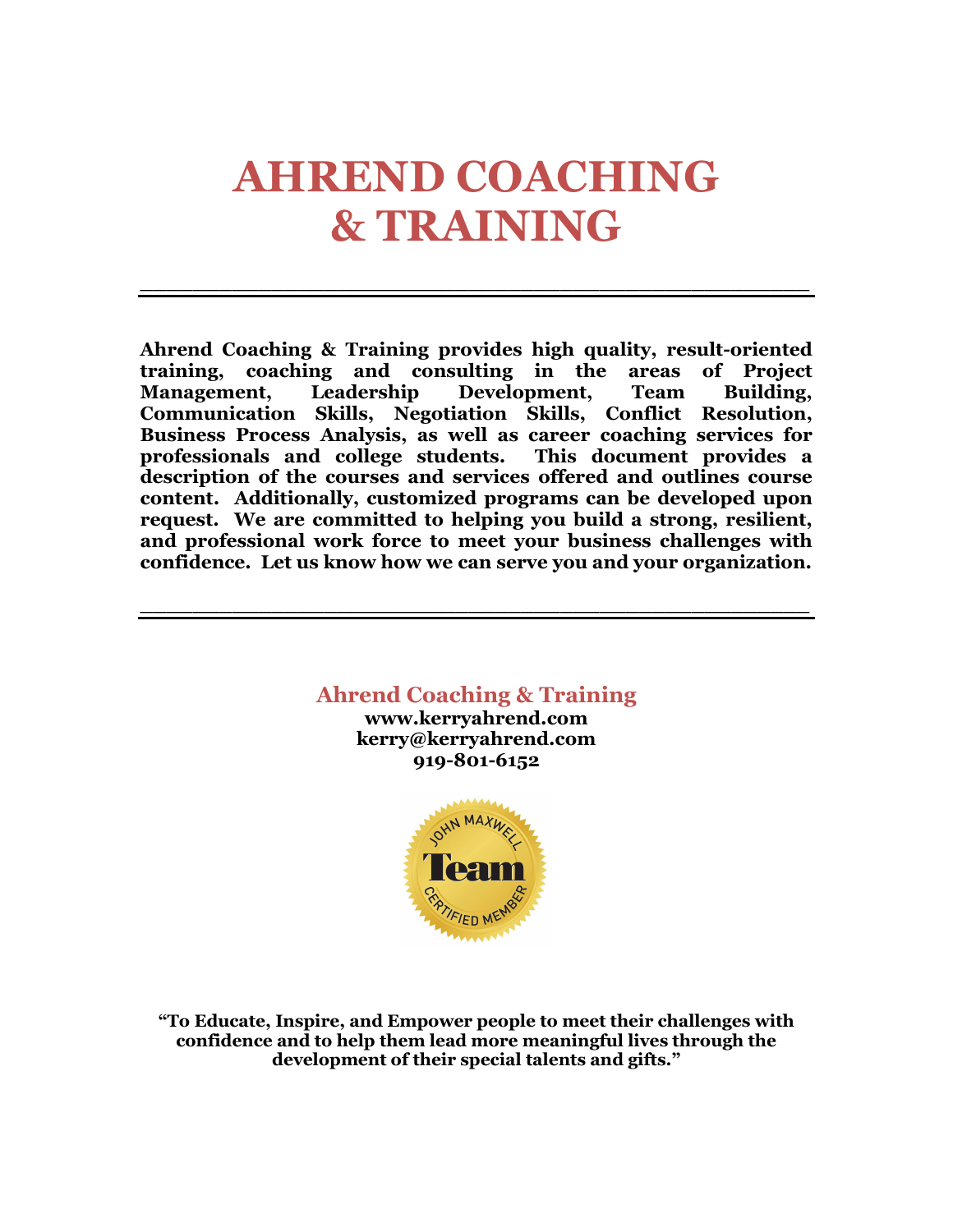#### **TABLE OF CONTENTS**

#### **PROJECT MANAGEMENT**……………………………………………………….Pages 4-7

- v **Project Management Fundamentals: A Roadmap to Project Success**
- v **PMP® Exam Prep**
- v **Stakeholder Engagement: Strategies for Delivering Successful Projects**
- v **Juggling Priorities: Critical Success Factors for Project Managers**

**LEADERSHIP/COMMUNICATIONS/TEAM BUILDING**……..Pages 7-10

- v **Compelling Leadership: From Effective to Exceptional**
- v **Leading Through the Storm: Leadership Strategies for Building High Performing Teams**
- v **Leadership and Effective Teams**
- v **Communication That Connects: Building Bridges Through Effective Communication**

**NEGOTIATIONS/CONFLICT RESOLUTION**………………………….Pages 10-12

- v **Negotiation Skills: A Collaborative Approach to Problem Solving and Resolving Conflict**
- *❖* Have a Nice Conflict **☉**

**OTHER TRAINING**………………………………………………………………….Pages 12-14

- v **Creative Problem-Solving**
- v **Business Process Analysis: How to Streamline Your Process And Create Value for Your Customers**
- v **Lights, Camera, Action: Discover Your Passion**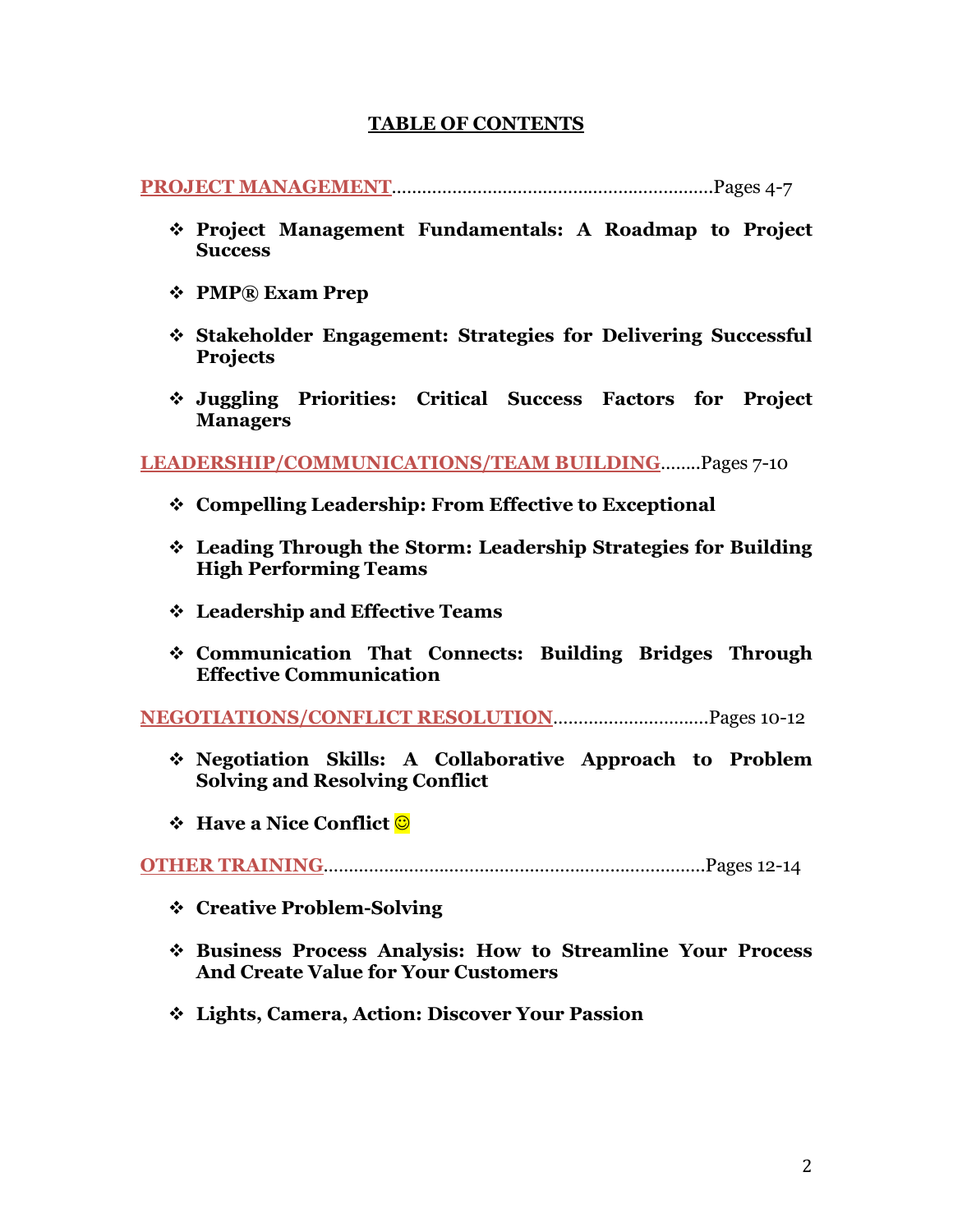**COACHING/TEAM BUILDING INSTRUMENTS**…………………..Pages 14-15

- v **Myers-Briggs Type Indicator (MBTI)**
- v **Strength Deployment Inventory (SDI)**
- v **DiSC**

**CONSULTING SERVICES**……………………………………………………..Pages 15-16

**COACHING SERVICES**

**SPEAKING ENGAGEMENTS**

**PRICING**

**CUSTOMIZATION**

#### **PROFESSIONAL DEVELOPMENT AND CONTINUING EDUCTION UNITS**

 $\mathcal{L}_\text{max}$  , and the contract of the contract of the contract of the contract of the contract of the contract of the contract of the contract of the contract of the contract of the contract of the contract of the contr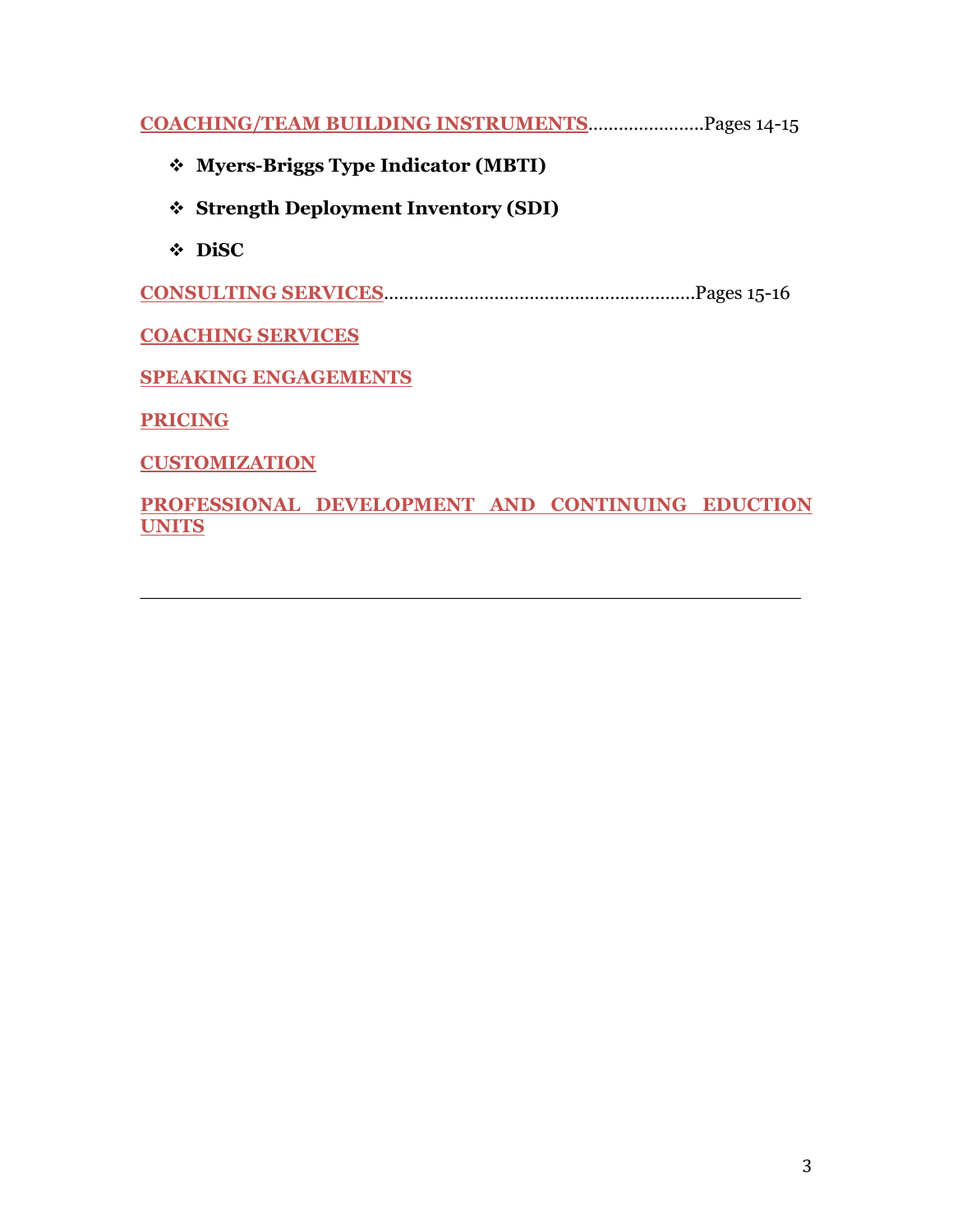# **COURSE OFFERINGS AND SERVICES**

## **PROJECT MANAGEMENT**

## **Project Management Fundamentals: A Roadmap to Project Success**

This course is intended for organizations that are serious about delivering successful projects to their customers and stakeholders. The course teaches the fundamentals of project management and covers the 10 knowledge areas and best practices of project management. **Knowledge areas include:** 

- Project Integration Management
- Project Scope Management
- Project Human Resources Management
- Project Communications Management
- Project Stakeholder Management
- Project Quality Management
- Project Time Management
- Project Cost Management
- Project Risk Management
- Project Contract Management

#### **Others topics to be covered include:**

- Project constraints
- Project processes and project life cycles
- Project selection methods
- Project challenges
- The importance of lessons learned
- Scope creep
- Effective leadership
- Stages of team development
- Effective project teams
- Project documentation
- Project tools, techniques and strategies
- Best practices

**Audience:** Anyone who manages and coordinates projects including: engineers, project and program managers, project coordinators, managers of project managers, business analysts and others with project-related responsibilities.

**Program Length:** 2-3 days; can be delivered as a 1-day high-level overview. (PDU's awarded based on length of class.)

**\_\_\_\_\_\_\_\_\_\_\_\_\_\_\_\_\_\_\_\_\_\_\_\_\_\_\_\_\_\_\_\_\_\_\_\_\_\_\_\_\_\_\_\_\_\_\_\_\_\_\_**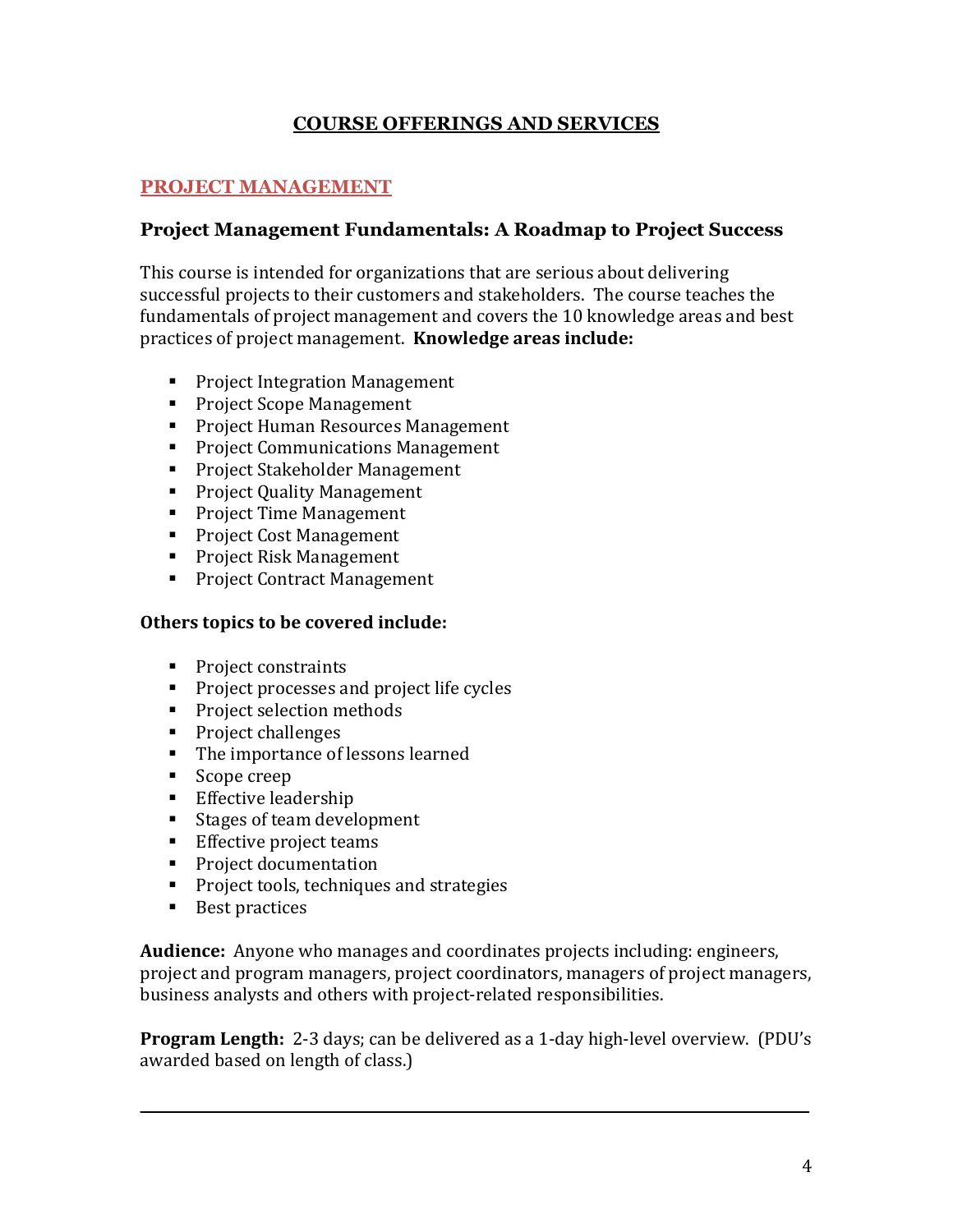### **PMP® Exam Prep**

This course is designed to prepare project managers to sit for and pass the Project Management Professional (PMP®) Exam administered by the Project Management Institute (PMI). Students will be provided a workbook, a PMP® Prep Boot Camp Manual with 560 sample test questions, and access to an on-line 200-question exam simulation.

#### **Content includes:**

- Review of the 10 Knowledge Areas
- Project management process groups
- Project life cycle
- Key terminology
- Inputs/outputs/tools and techniques
- Environmental factors and organizational influences
- Project documentation
- Project constraints
- Earned value management
- Cost and time estimating techniques
- Roles and responsibilities of project managers
- Leadership theories
- Professional and social responsibility (ethics, integrity, behavior)
- Study techniques
- Preparing to take the exam
- What to expect the day of the exam
- Registration procedures

**Audience:** Anyone preparing to sit for the PMP® Exam. Students can verify that they qualify to sit for the exam and complete the application process by visiting www.pmi.org/certification.

**Program length:** 5 days/35 hours (Meets the 35 hour education requirement to qualify for the  $PMP@$  exam)

**Note:** The prerequisites for the PMP® exam can be found on the Project Management Institute's website at www.pmi. The PMP® certification is the most widely and globally recognized and often required certification for project managers. With a 4-year degree the requirements include: 4500 hours leading and directing projects and 35 hours of project management education.

**\_\_\_\_\_\_\_\_\_\_\_\_\_\_\_\_\_\_\_\_\_\_\_\_\_\_\_\_\_\_\_\_\_\_\_\_\_\_\_\_\_\_\_\_\_\_\_\_\_\_\_**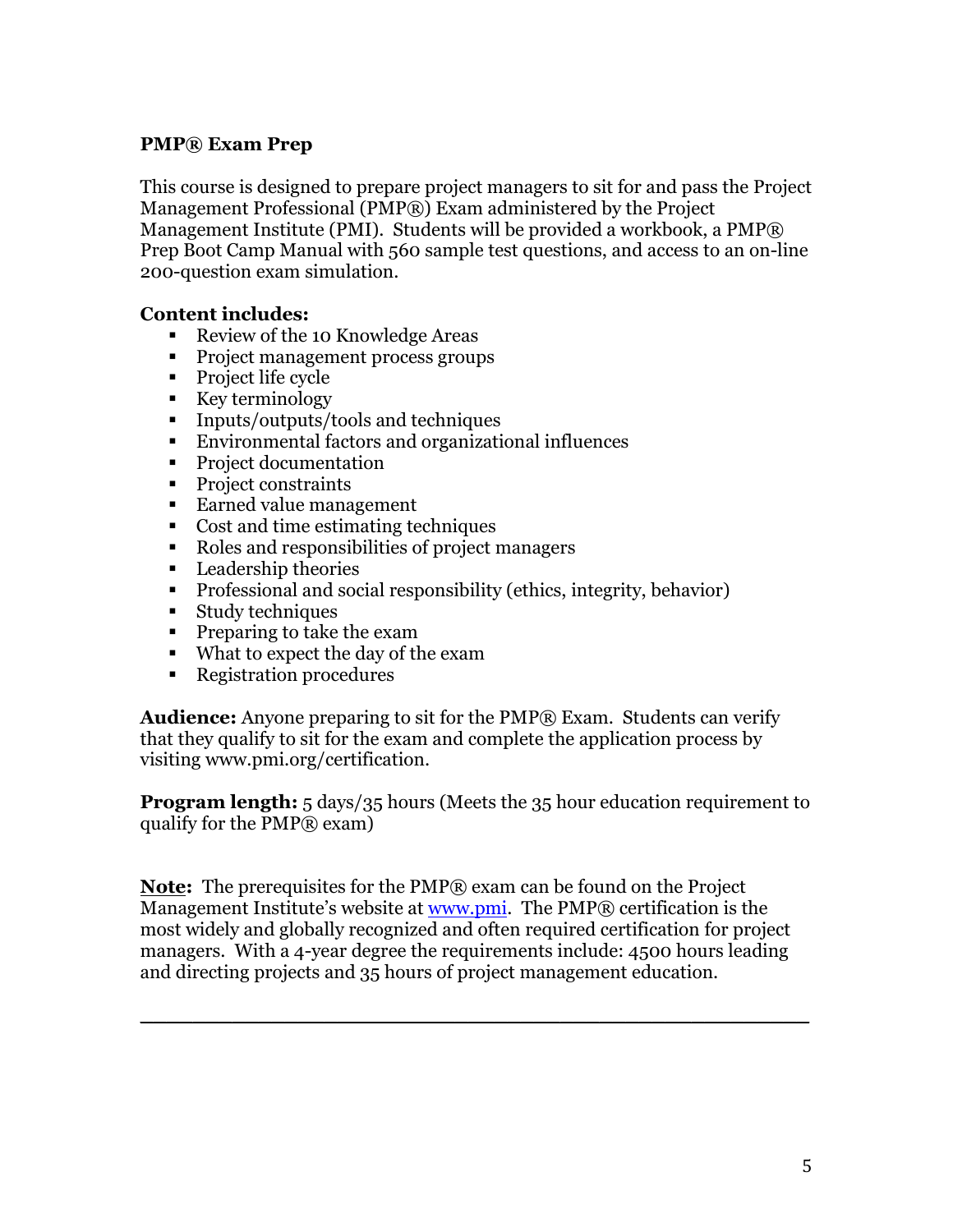### **Stakeholder Engagement: Strategies for Delivering Successful Projects**

Successful stakeholder engagement is essential to delivering a successful project. A project manager must have a clear understanding of their stakeholders' needs, requirements, priorities and the importance of building and managing relationships with key stakeholders. This course helps project managers identify and prioritize stakeholders and their needs and to develop strategies to successfully engage stakeholders so projects can be delivered within the project constraints to the satisfaction of their customers and other key stakeholders.

# **Content includes how to:**

- Identify and analyze stakeholders
- Develop and understand the power/interest grid
- Identify stakeholder needs and priorities
- Use the consultative approach in gathering requirements
- Create realistic expectations
- Recognize and mitigate project constraints
- Invest in the "human factor"
- Influence key stakeholders
- Employ stakeholder engagement strategies
- Contract with the client
- Deal effectively with communication challenges
- Develop and deliver strategic communications
- Use successful problem solving and decision making techniques

**Audience:** Leaders, project managers, program managers, business analysts and others whose role is to gather and satisfy stakeholder needs for successful project management.

**Program Length:** 3 days (22.5 PDU's awarded: 10 Technical, 8.5 Strategic and Business Management and 4.5 Leadership)

**\_\_\_\_\_\_\_\_\_\_\_\_\_\_\_\_\_\_\_\_\_\_\_\_\_\_\_\_\_\_\_\_\_\_\_\_\_\_\_\_\_\_\_\_\_\_\_\_\_\_\_**

### **Juggling Priorities: Critical Success Factors for Project Managers**

Project managers are required to wear many hats, juggle numerous and competing priorities and manage numerous stakeholders with differing interests. This course will address the critical success factors to help project and program managers successfully prioritize and manage differing interests, delegate and manage day-to-day project responsibilities, avoid scope creep and meet time commitments.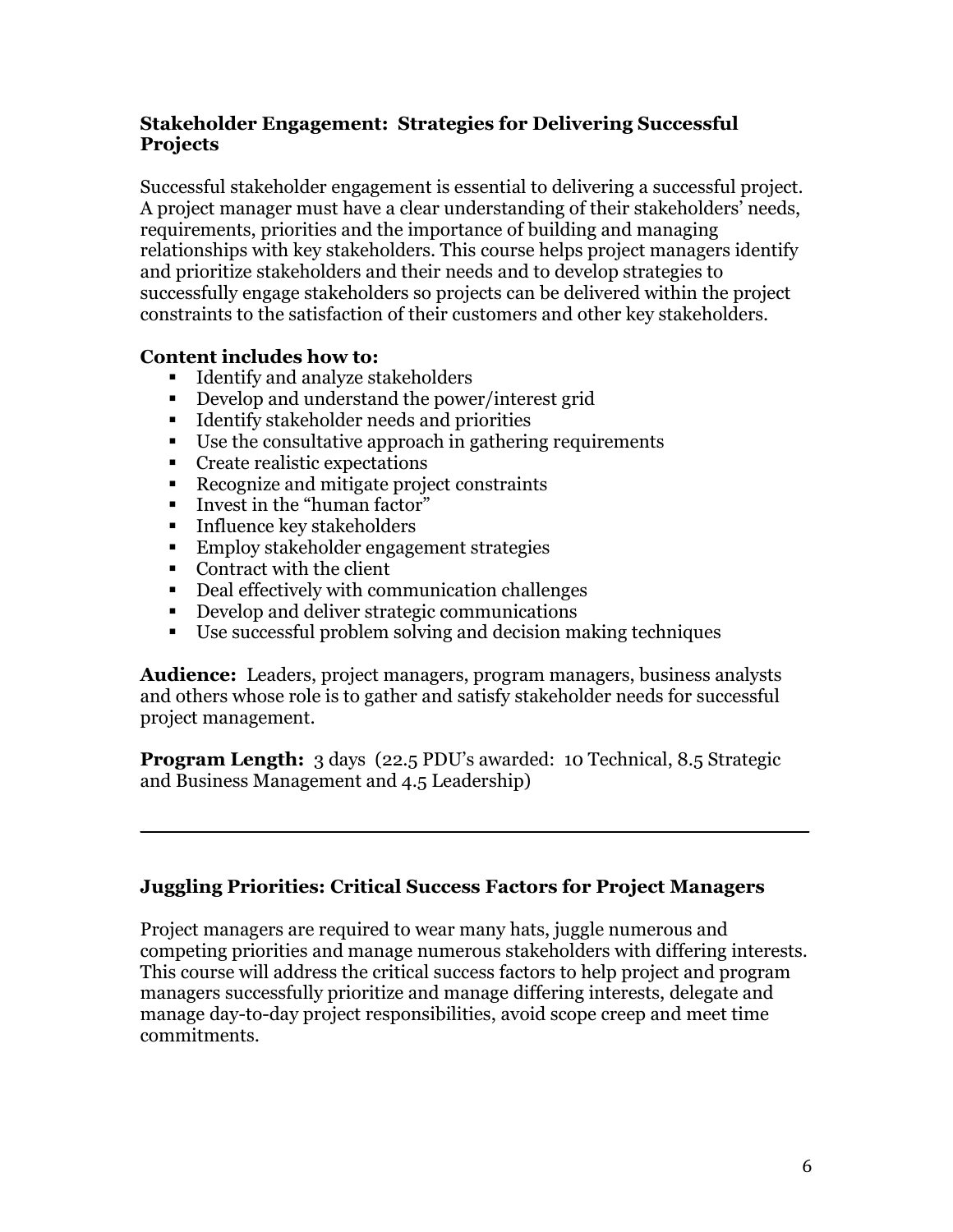#### **Content includes:**

- Consequences of poor planning in a project environment
- Frequent time wasters
- Quadrant approach to time management
- Prioritization systems
- How to delegate effectively and manage day-to-day responsibilities
- How to empower others and establish accountability
- The importance of a clear and compelling vision
- Strategies for prioritizing stakeholder needs
- How to avoid scope creep
- Planning tools and techniques

**Audience:** Project managers, program managers, project coordinators, managers of project managers, business analysts and others with project-related responsibilities.

**\_\_\_\_\_\_\_\_\_\_\_\_\_\_\_\_\_\_\_\_\_\_\_\_\_\_\_\_\_\_\_\_\_\_\_\_\_\_\_\_\_\_\_\_\_\_\_\_\_\_\_**

**Program length:** 1 -2 days; can be part of another related course. (PDU's awarded based on length of class.)

## **LEADERSHIP/COMMUNICATIONS/TEAMBUILDING**

### **Compelling Leadership: From Effective to Exceptional**

This course prepares team leaders to deal with the challenges of leading diverse teams and covers topics critical to understanding what it takes to be a compelling leader, a leader people want to follow.

### **Content includes:**

- Leadership expectations
- An understanding of positional leadership vs. servant leadership
- Overview of the 5 Levels of Leadership
- Strategies to build and lead high performing teams
- § What's required to build trust and rapport
- How to create an environment for project success
- How to creating a compelling vision to achieve project objectives
- How to think and plan strategically
- How to create accountability
- A model for engagement
- Strategies and approaches for empowering others
- Effective communication techniques
- How to resolve conflict effectively while strengthening relationships
- Change management strategies
- Tools for decision-making and problem-solving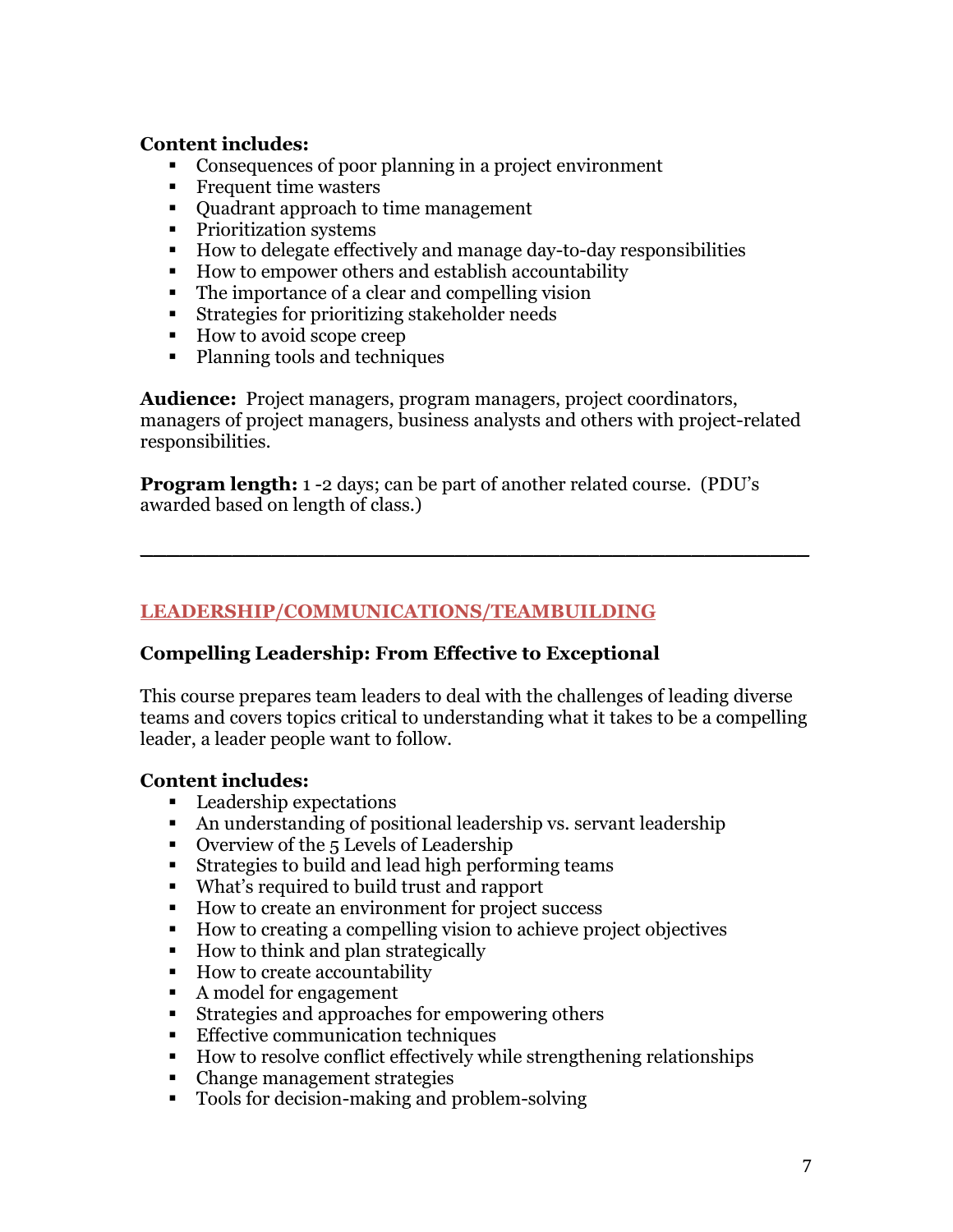- Lessons learned
- Professional development plan

**Audience:** Team leaders, managers of manager, project and program managers. The content of this course is geared toward more experienced leaders who want to increase their effectiveness and probability of leading highperforming teams for project success.

**Program length:** 3 days (22.5 PDUs awarded: 15 Leadership and 7.5 Strategic and Business Management)

**\_\_\_\_\_\_\_\_\_\_\_\_\_\_\_\_\_\_\_\_\_\_\_\_\_\_\_\_\_\_\_\_\_\_\_\_\_\_\_\_\_\_\_\_\_\_\_\_\_\_\_**

#### **Leading Through the Storm: Leadership Strategies for Building High Performing Teams**

Developing a group of individuals into a high-performing team takes knowledge, skills and strategy. In this course we will explore the stages of team development; *forming, storming, norming* and *performing;* and how to successfully transition from one stage to another. **Some of the questions to be answered include:**

- § What leadership skills are required to build a high-performing team?
- § What are the natural and inevitable stages a team will go through to becoming high performing?
- § What are the challenges a team will face in each of the stages?
- § How does a leader determine the stage their team is in; what behaviors can be identified? How does the leader manage behaviors for positive outcome?
- How does a leader develop and gain competence and commitment from team members?
- § What do the team members need from the leader in each of the stages?
- § What critical things must be done to help individuals move from *forming*  and *storming* to the development of a team identity and productivity?
- What strategies, leadership styles, tools and techniques can be used to meet challenges with confidence and achieve maximum performance as quickly as possible?
- § What happens if appropriate strategies are not employed? What are the consequences?

**\_\_\_\_\_\_\_\_\_\_\_\_\_\_\_\_\_\_\_\_\_\_\_\_\_\_\_\_\_\_\_\_\_\_\_\_\_\_\_\_\_\_\_\_\_\_\_\_\_\_\_**

■ How to effectively manage conflict?

**Audience:** Anyone who leads a team: project team, virtual team, and/or functional teams.

**Program length:** 2-3 days (PDUs awarded based on length of class.)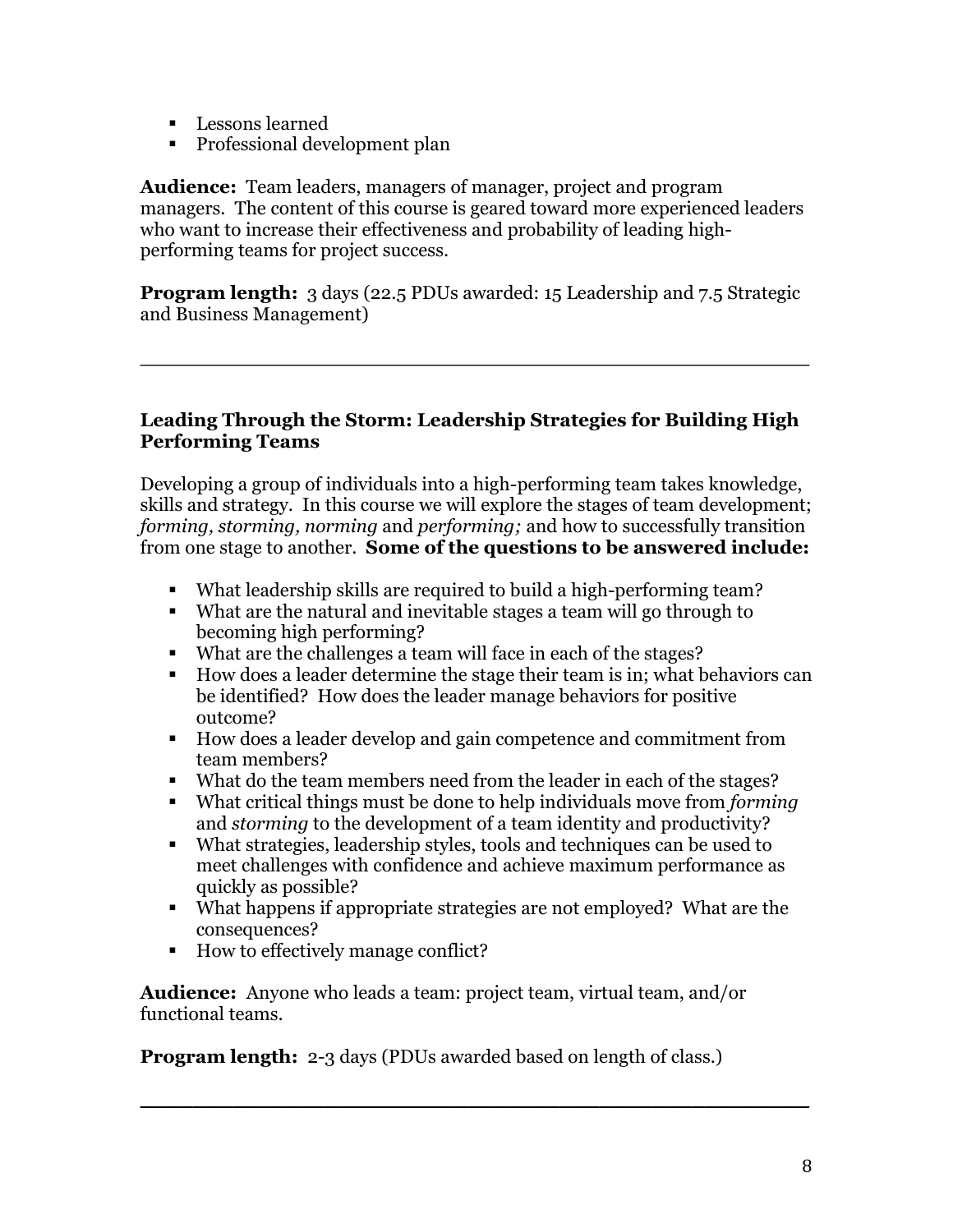# **Leadership and Effective Teams**

This is an introductory workshop into leadership and team building. This workshop will lay the foundation for more in-depth studies on leadership and what it takes to build a successful, productive team.

### **Content includes:**

- Leadership defined
- Characteristics of an effective leader
- Building trust and rapport
- Stages of team development
- Leadership styles
- Developing effective teams
- **•** Lessons learned

**Audience:** Anyone new to a leadership position or anticipating moving into a leadership role

**Program Length:** 1 day. (7.5 PDUs awarded: 5.5 Leadership and 2.0) Strategic and Business Management)

#### **Communication that Connects: Building Bridges Through Effective Communication**

**\_\_\_\_\_\_\_\_\_\_\_\_\_\_\_\_\_\_\_\_\_\_\_\_\_\_\_\_\_\_\_\_\_\_\_\_\_\_\_\_\_\_\_\_\_\_\_\_\_\_\_**

Effective communication is key to building high performing teams, meeting customers' and stakeholders' needs and expectations, and creating organizational success. **Communication that Connects** looks at the obstacles to effective communication and the characteristics of communication that connects peoples' interests and builds bridges. This course identifies opportunities to tear down walls and connect with stakeholders including team members, senior management, internal and external customers, suppliers, vendors, and other key stakeholders.

#### **Course content includes:**

- How to gather and understand stakeholder requirements
- Understanding relational vs. substantive issues
- Identifying and focusing on interests vs. positions
- How to engage in "collaborative speak"
- Reframing a situation for a positive outcome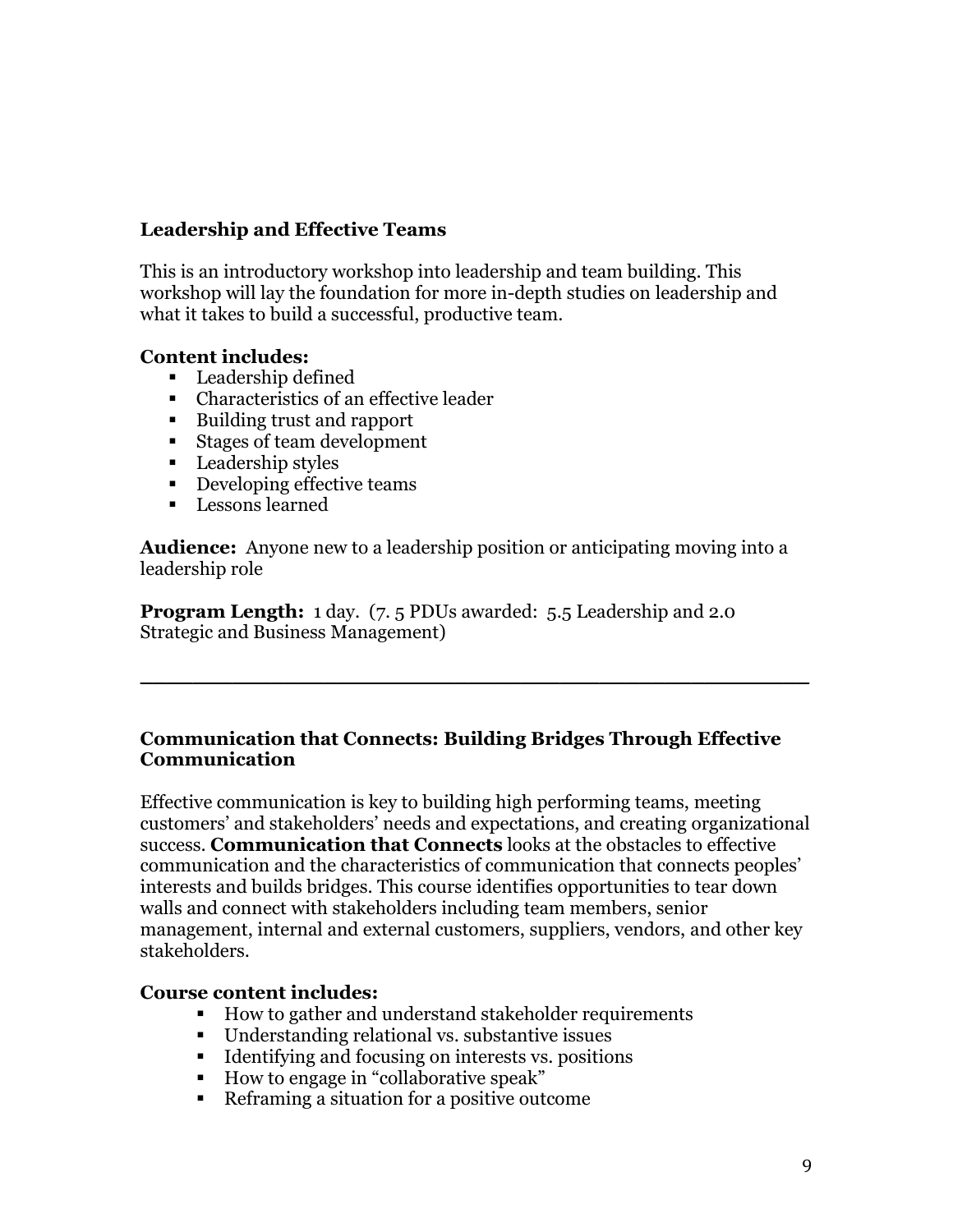- How to remove obstacles and build bridges
- Best practices of communication that connects
- Lessons learned

**Audience:** Anyone in a leadership role, project managers, program managers, business analysts, managers of managers, supervisors

**Program Length:** 2 days (15 PDUs awarded: 10.0 Strategic and Business Management, 3.5 Leadership, 1.5 Technical)

# **NEGOTIATIONS/CONFLICT RESOLUTION**

#### **Negotiation Skills: A Collaborative Approach to Problem Solving and Resolving Conflict**

**\_\_\_\_\_\_\_\_\_\_\_\_\_\_\_\_\_\_\_\_\_\_\_\_\_\_\_\_\_\_\_\_\_\_\_\_\_\_\_\_\_\_\_\_\_\_\_\_\_\_\_**

There are two basic approaches to resolving conflict, compete or collaborate. One creates walls and damages relationships; the other builds bridges and enhances relationships. One approach focuses on the positions of each party and the other on the interests of both parties. One creates obstacles to success; the other removes obstacles. This course focuses on how to build long-term relationships through a collaborative approach to problem solving and decision-making.

### **Content includes:**

- The two major approaches to resolving conflict
- Stages of negotiations
- Key terminology
- An understanding of the problem vs. the people
- How to invest in the human factor
- Basic elements of a collaborative negotiations
- Planning the negotiations
- Understanding and addressing barriers to cooperation
- Employing breakthrough strategies for a successful negotiation
- Lessons learned

**Audience:** Anyone in a problem solving and decision making role including leaders, team members, supervisors, managers, project managers, program managers, business analysts.

**Program Length:** 2-3 days; the 3-day version includes an assessment tool that will enhance the participants' ability to communicate and navigate personal relationships more effectively. A 1-day high-level overview is also available upon request. (PDUs awarded based on length of class.)

**\_\_\_\_\_\_\_\_\_\_\_\_\_\_\_\_\_\_\_\_\_\_\_\_\_\_\_\_\_\_\_\_\_\_\_\_\_\_\_\_\_\_\_\_\_\_\_\_\_\_\_**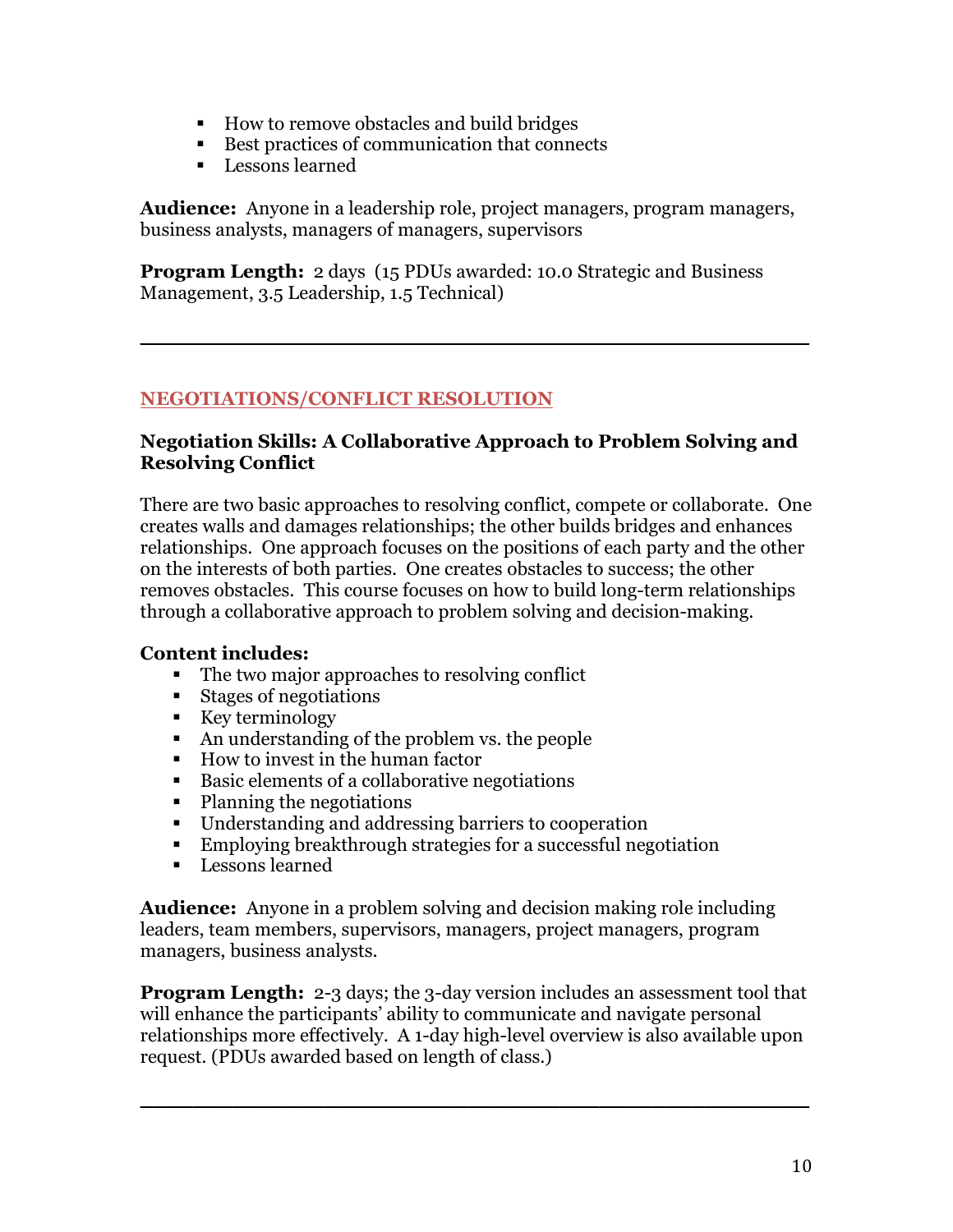# **Have a Nice Conflict**  $\odot$

#### **Conflict…**

- § Is inevitable
- Is predictable
- Helps us to be more creative
- Helps us make better decisions
- Is desirable

Conflict is a natural part of our day-to-day life and if understood and managed properly can help us be more productive and build stronger relationships. If misunderstood and mismanaged conflict can be destructive and damage our personal and professional relationships. The goal of conflict resolution should be to resolve the differences in a positive and respectful way that maintains the relationship. Although conflict itself is neither good nor bad, the process of gaining agreement can be very stressful and even uncomfortable and can often lead to anything but resolution!

**"Have a Nice Conflict"** is a workshop that helps participants better understand motivation and behavior, perceptions, assumptions, filters and other factors that can lead to either productive or destructive conflict. The **Strength Deployment Inventory (SDI)**\*, is used to explore and understand:

- Relationship Awareness Theory
- Motivational Value Systems
- Portrait of personal strengths
- § Self-worth model
- Conflict model

#### The **expected outcome of the workshop** is:

- Self-awareness of strengths, weaknesses and personal filters
- Better understanding of the values and motives of others that drive behavior
- An understanding of our conflict triggers and our perceptions
- More effective way to manage conflict for a productive end result

**Audience:** Anyone who works in a team environment; this is a great team building exercise and is recommended for retreats, conferences, and project team kickoffs.

**Program length:** 1 day (7.5 PDUs awarded: 4.5 Strategic and Business Management and 3.0 Leadership)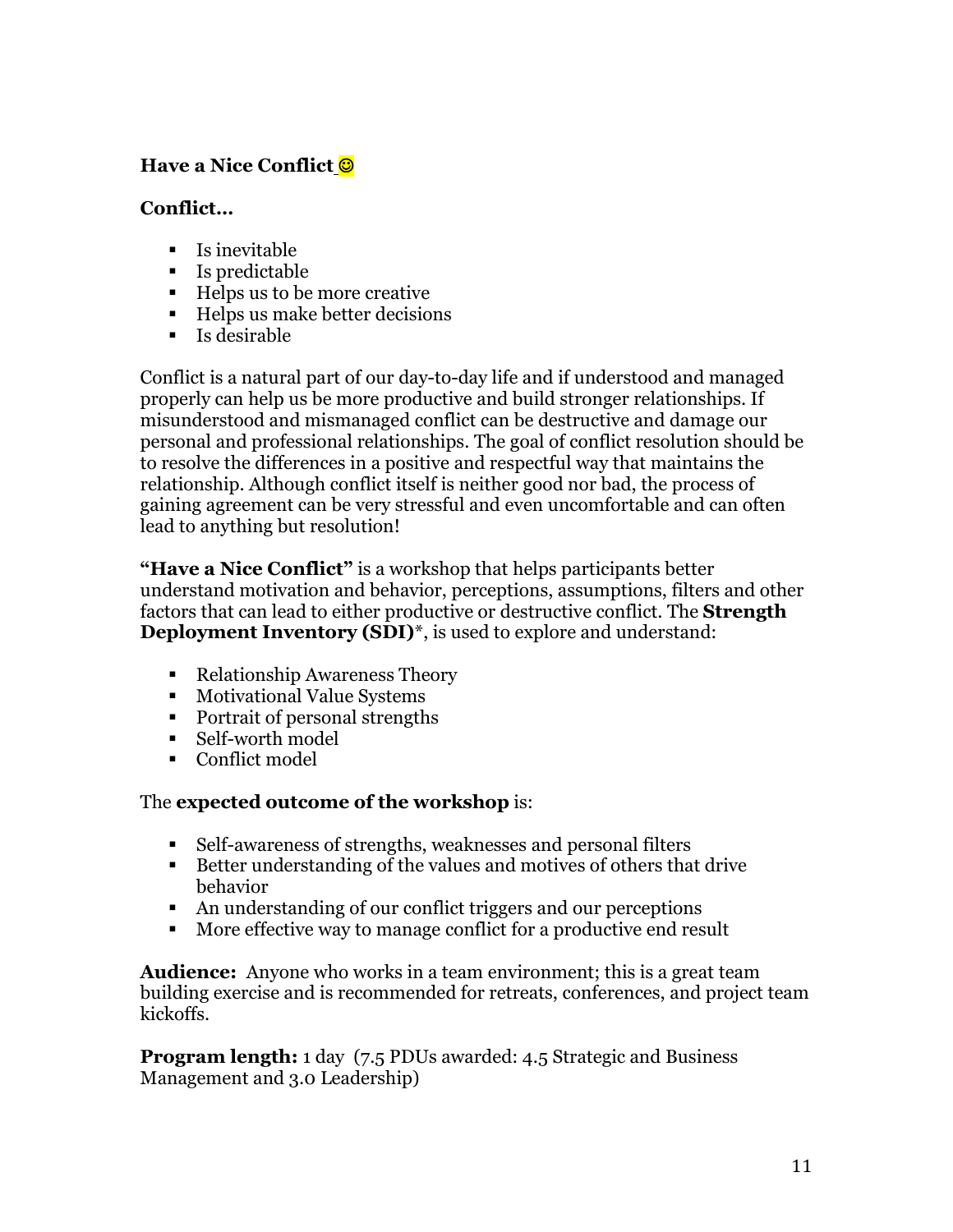\* Strength Deployment Inventory: Understanding Personal Strengths in Relating to Others by Elias H. Porter, Ph.D. (Personal Strengths Publishing)

(**Note:** This workshop can be paired with Negotiation Skills: A Collaborative Approach to Problem Solving and Resolving Conflict and/or a leadership or team building workshops.)

**\_\_\_\_\_\_\_\_\_\_\_\_\_\_\_\_\_\_\_\_\_\_\_\_\_\_\_\_\_\_\_\_\_\_\_\_\_\_\_\_\_\_\_\_\_\_\_\_\_\_\_**

# **OTHER TRAINING**

# **Creative Problem Solving**

When you think about it, businesses exist because of "problems." **Successful businesses are successful problem solvers!**

How can we get our products into the customers' hands faster? How do we reduce cycle time and increase productivity? How do we improve our customers' experience? How can we gather the information we need in a cost-effective, efficient manner without undue aggravation to our clients? How can we get lost luggage reunited with its owner as quickly as possible? How can we keep our potato chips from crumbling? How can we streamline our process to create greater value for our customers? How can we ensure that our guests' needs are met and exceeded – that we totally WOW them? Someone will eventually come up with answers to our problems, challenges and opportunities.

Successful problem solvers use a process to identify, create, and implement solutions to meet their challenges; this workshop will examine that process and introduce tools for creative problem solving. This workshop is very interactive so be prepared to bring some of your business problems with you!

**Audience:** Anyone engaged in problem solving; great for project managers, team leaders, and team members. A great team building workshop where team members will walk away with tools and strategies to increase their ability to "think outside the box."

**\_\_\_\_\_\_\_\_\_\_\_\_\_\_\_\_\_\_\_\_\_\_\_\_\_\_\_\_\_\_\_\_\_\_\_\_\_\_\_\_\_\_\_\_\_\_\_\_\_\_\_**

**Program Length:** 1 day (7.5 PDUs awarded: 4.5 Strategic and Business Management and 3.0 Leadership)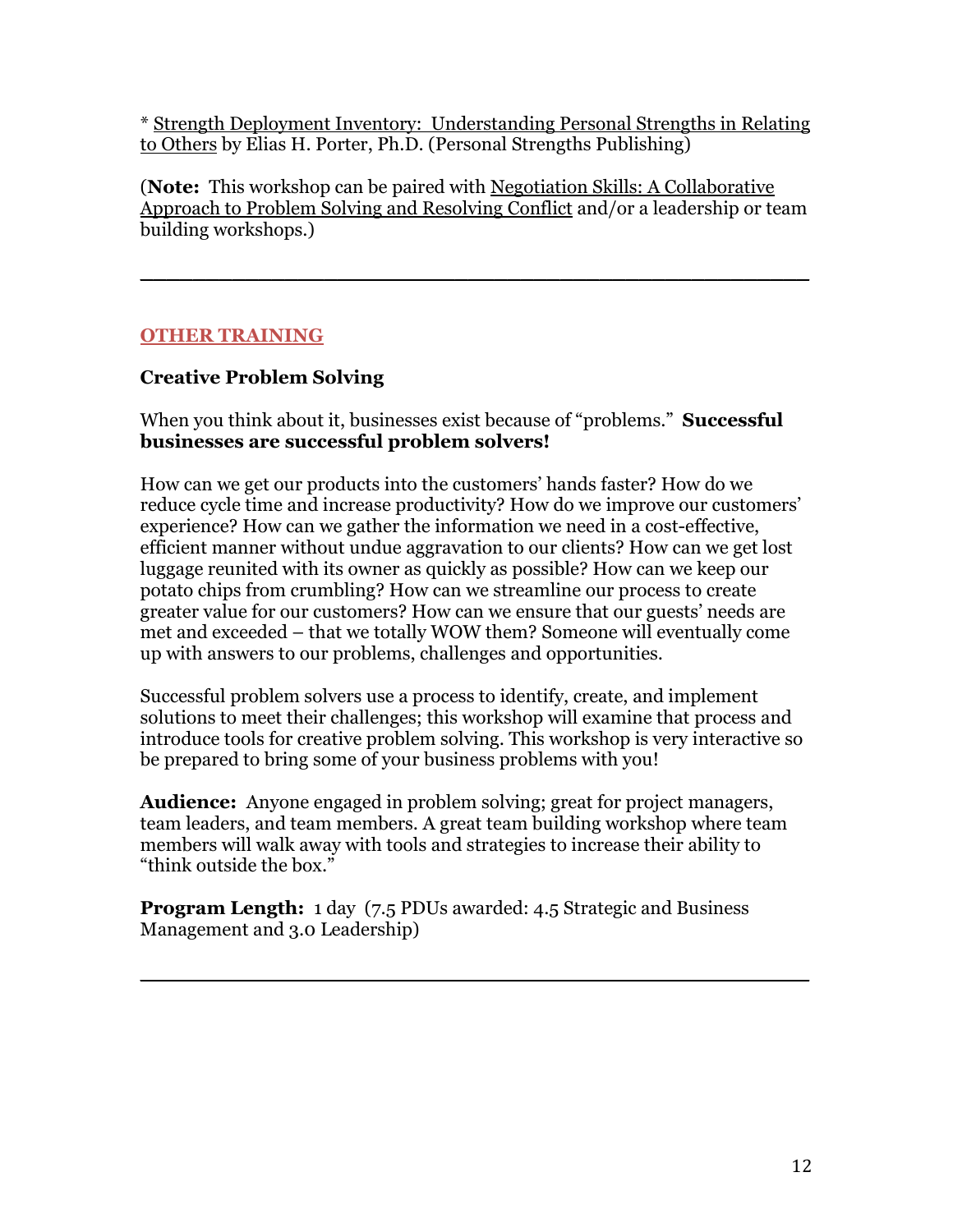### **Business Process Analysis: How to Streamline Your Processes and Create Value for Your Customers** (Available 2nd quarter, 2020)

An organization's greatest assets are its people and its products and services. However, having good products and good people are not enough to keep an organization competitive. The **real competitive advantage** is determined by the **core processes** an organization has in place. If your processes are bloated and inefficient it will impact your ability to deliver "value" to your customers in a timely and cost-effective way.

If your customers do not find "value" in the products and services you provide they will search for it elsewhere. Past successes do not guarantee future successes. Because we are so "busy" we too often neglect the primary thing that keeps us competitive and that's our processes!

Do your current processes enable you to deliver products and services to your customers **faster, cheaper, better**? Are your current processes causing you to lose business to your competitors? Are your processes filled with value-added work that serves your customers' needs or are they filled with non-value-added steps and waste that cause you unnecessary time, cost and effort? This course will address those questions and many others that are critical to your on-going success in the marketplace.

**Business Process Analysis** will ensure participants understand the importance of having streamlined processes and how to streamline their existing processes to keep them ahead of the competition. Topics addressed in this handson, interactive course include:

- § Why on-going process analysis is critical to organizational success
- Symptoms of a bloated, inefficient, ineffective, and outdated process
- § Understanding "efficiency" and "effectiveness"
- Analyzing the current "As Is" process
- Determining the value-added, non-value added, waste and essential steps in a process
- Creative problem-solving techniques to address how to streamline an inefficient, ineffective process
- Developing the "To Be" process
- Challenges you will face in implementing "change"
- Leadership strategies for implementing new processes
- Strategies to communicate the changes
- Tools, techniques, and best practices

**Audience:** Anyone responsible for organizational change and ensuring their organization's success in meeting customers' needs. This course is ideal for working with an intact team responsible for streamlining existing processes. It can also be delivered in a public (open) session.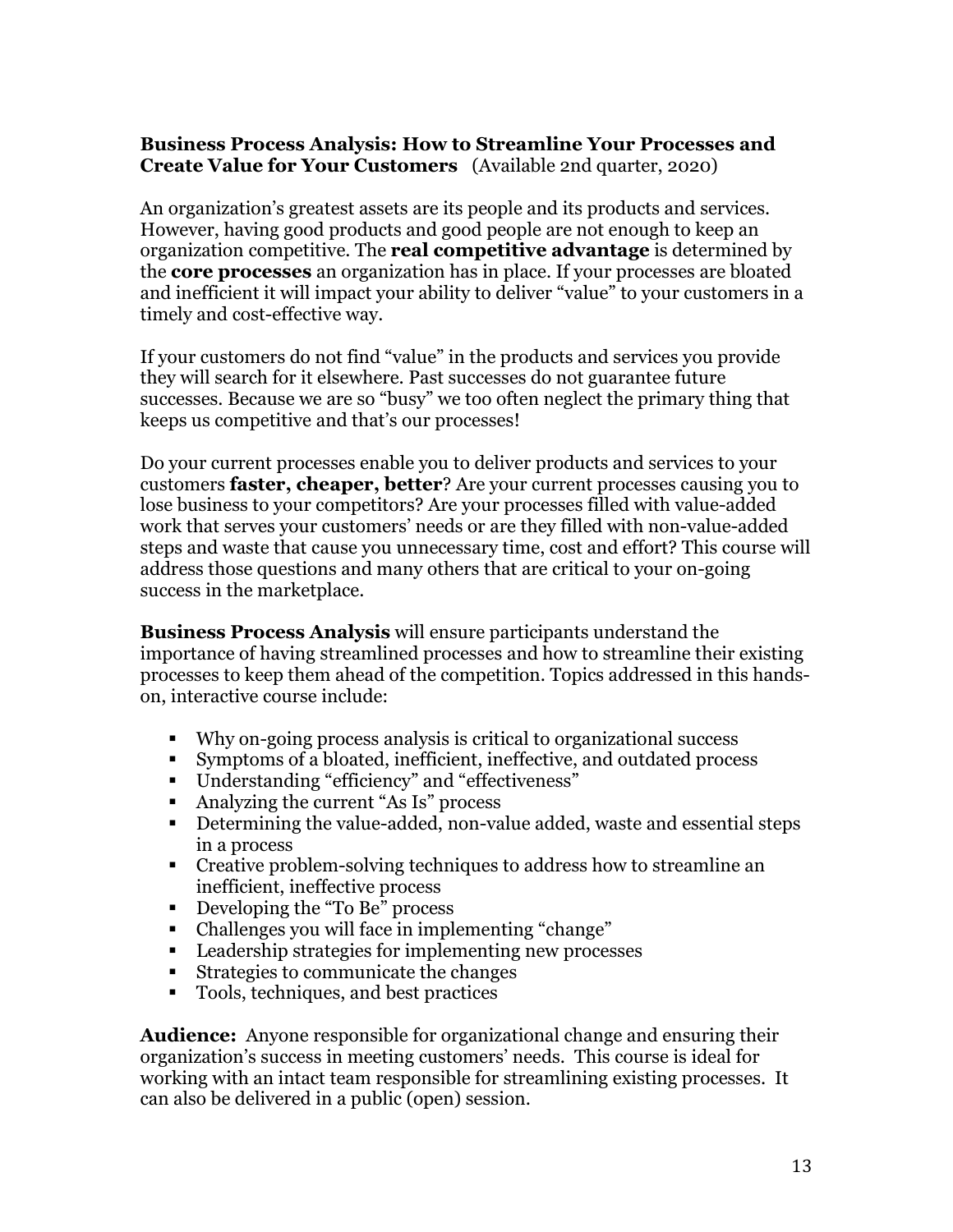**Program length:** 2-3 days; this is a very interactive, hands-on course that includes approximately 20% lecture and 80% application using either case studies or actual company processes if delivered for an intact team. (PDU's awarded based on length of class)

# **Lights, Camera, Action: Discover Your Passion**

This workshop gives participants the opportunity to explore their passion and purpose in life. Mark Twain once wrote, "*The two most important days in your life are the day you are born and they day you discover why*."

\_\_\_\_\_\_\_\_\_\_\_\_\_\_\_\_\_\_\_\_\_\_\_\_\_\_\_\_\_\_\_\_\_\_\_\_\_\_\_\_\_\_\_\_\_\_\_\_\_\_\_\_\_\_\_

While some people grow up knowing what they are passionate about, many are still searching. **"Lights, Camera, Action"** outlines steps and strategies to discover your "*why*." Instead of allowing others to write the script for your life, participants will have the opportunity to write their own script to live the life they chose.

### **Objectives of the workshop include:**

- Increasing self-awareness
- Creating opportunities for personal success
- Exploring the life you want to live
- § Writing the script for the life you desire
- Creating an action and implementation plan
- Setting goals for personal "profit"

**Audience:** Anyone who lacks motivation and excitement in their current job; anyone in transition and trying to decide what to do next; anyone trying to figure out what they want to do when they grow up; anyone who wants to be an active participant in their life rather than a passive observer.

**\_\_\_\_\_\_\_\_\_\_\_\_\_\_\_\_\_\_\_\_\_\_\_\_\_\_\_\_\_\_\_\_\_\_\_\_\_\_\_\_\_\_\_\_\_\_\_\_\_\_\_**

# **Program Length:** 1-2 days

# **COACHING/TEAM BUILDING INSTRUMENTS**

**Myers-Briggs Type Indicator (MBTI)** – The MBTI is a personality assessment that measures personal preferences. This instrument was developed originally as a tool to help people select careers for which they are best suited. The MBTI is helpful for anyone who wants to have a better understanding of their preferences, the preferences of others, and how to build stronger relationships. It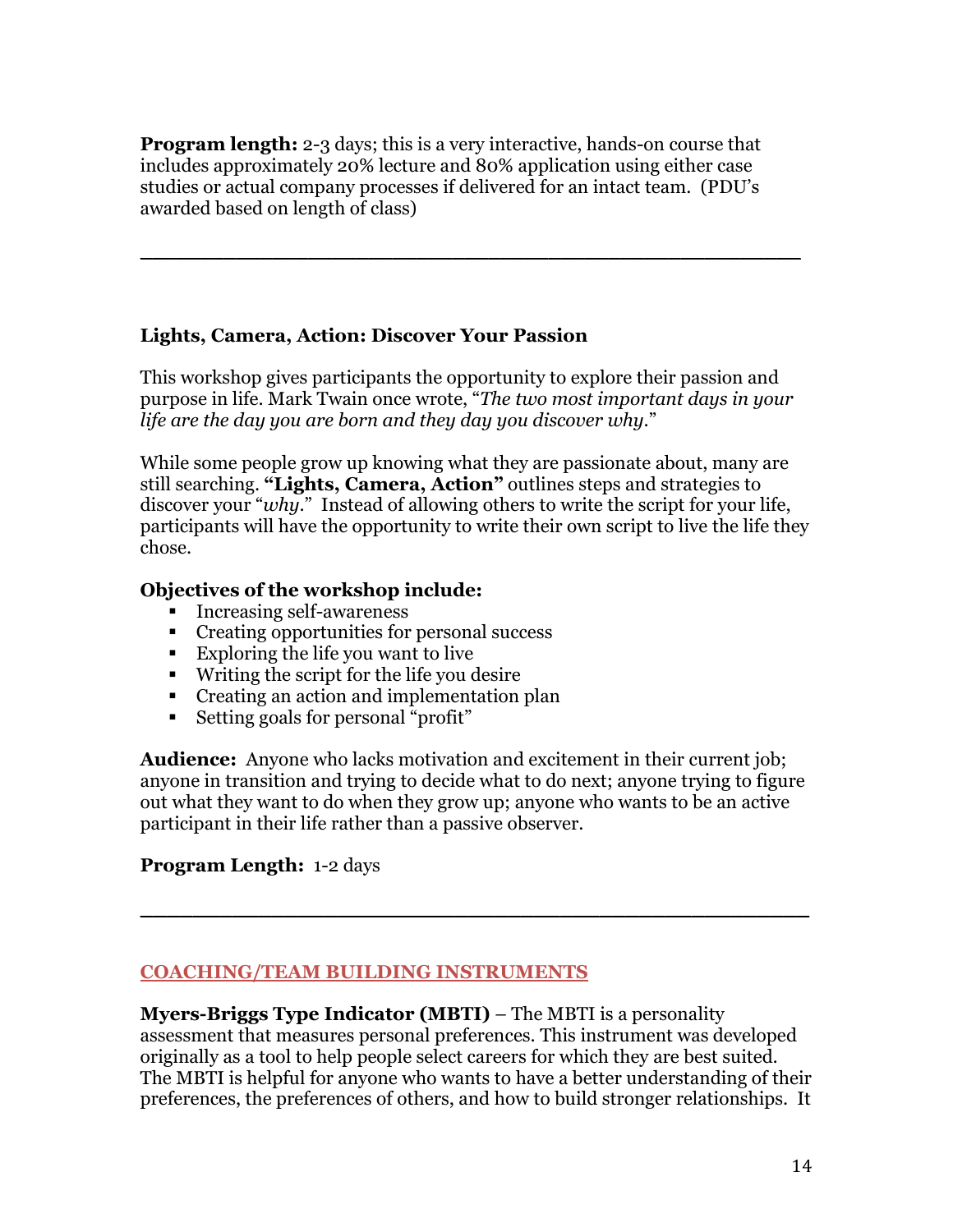is a valuable tool in team building, leadership, effective communication, and in resolving conflict and negotiating successfully. (The Myers-Briggs Company)

**Strength Deployment Inventory (SDI)** – The SDI is an instrument that helps people build productive relationships and manage conflict by providing insight into the motivation that drives behavior. It looks at situations where things are going well and when we are under stress and in conflict and is based on the following four premises: 1) Behavior is driven by motivation 2) Motivation changes in conflict 3) Personal weaknesses are overdone strengths and 4) Personal filters influence perception. (Personal Strengths Publishing)

**DiSC** – Is a leading personal assessment tool used to improve interpersonal communication, enhance individual and team performance, reduce destructive conflict, increase productivity, and improve work results. It is a model of human behavior that looks at four basic dimensions or styles of thinking, feeling, and acting. The goal of the instrument/assessment is to provide self-awareness, other-awareness, and situation-awareness. (Wiley/Inscape Publishing)

All of these tools can be used for a variety of situations including understanding more about **leadership, effective communication, team building, building stakeholder relationships, dealing with stress and conflict, problem-solving, increasing productivity, and delivering better results**. The instruments can be used as stand-alone or as part of one of the courses listed on the previous pages. Course length varies depending on client's need from ½ day to 1-day workshops.

**\_\_\_\_\_\_\_\_\_\_\_\_\_\_\_\_\_\_\_\_\_\_\_\_\_\_\_\_\_\_\_\_\_\_\_\_\_\_\_\_\_\_\_\_\_\_\_\_\_\_\_**

### **CONSULTING SERVICES**

**Ahrend Coaching & Training** offers **consulting services** working with organizations and individuals to help them meet their business challenges with confidence. **Consulting is offered in the following areas:**

**\_\_\_\_\_\_\_\_\_\_\_\_\_\_\_\_\_\_\_\_\_\_\_\_\_\_\_\_\_\_\_\_\_\_\_\_\_\_\_\_\_\_\_\_\_\_\_\_\_\_\_**

**Project management Leadership development Team building Performance improvement Process analysis and redesign**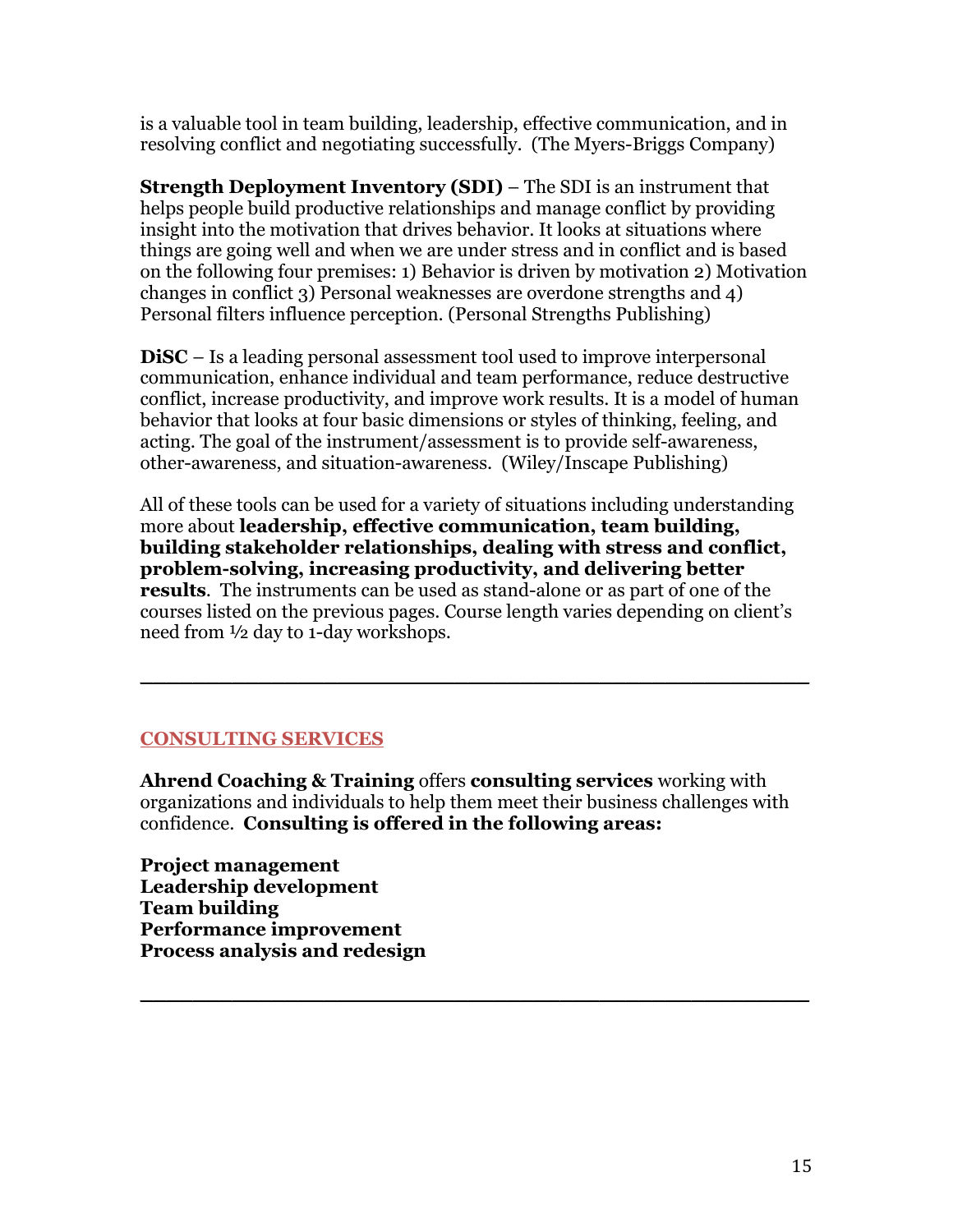### **COACHING SERVICES**

**Ahrend Coaching & Training** offers coaching services to individual contributors, leaders, teams, executives, and to those in transition. We also provide college to career coaching, helping students determine career paths, select majors, build essential business and life skills, and prepare for their transition from college to their careers.

**Team coaching Executive coaching Career coaching Career transition services\* College2Career coaching**

\* **Career transition services** include: job search and communication strategy, resumes, cover letters, marketing plans, interview prep, networking, negotiating compensation, and social media.

**\_\_\_\_\_\_\_\_\_\_\_\_\_\_\_\_\_\_\_\_\_\_\_\_\_\_\_\_\_\_\_\_\_\_\_\_\_\_\_\_\_\_\_\_\_\_\_\_\_\_\_**

#### **SPEAKING ENGAGEMENTS**

Kerry Ahrend is available to deliver keynote speeches and other speaking engagements and to deliver **Mastermind Sessions** of John C. Maxwell books including:

\_\_\_\_\_\_\_\_\_\_\_\_\_\_\_\_\_\_\_\_\_\_\_\_\_\_\_\_\_\_\_\_\_\_\_\_\_\_\_\_\_\_\_\_\_\_\_\_\_\_\_\_\_\_\_

- § **The 21 Irrefutable Laws of Leadership**
- § **The 15 Invaluable Laws of Growth**

#### **PRICING**

Contact **Ahrend Coaching & Training** for pricing information. Pricing is dependent on a number of factors including the number of days, any customization required, number of participants, and the number of sessions delivered.

#### **CUSTOMIZATION**

**Ahrend Coaching & Training** can also develop customized course material and workshops to meet your specific needs as it relates to project management,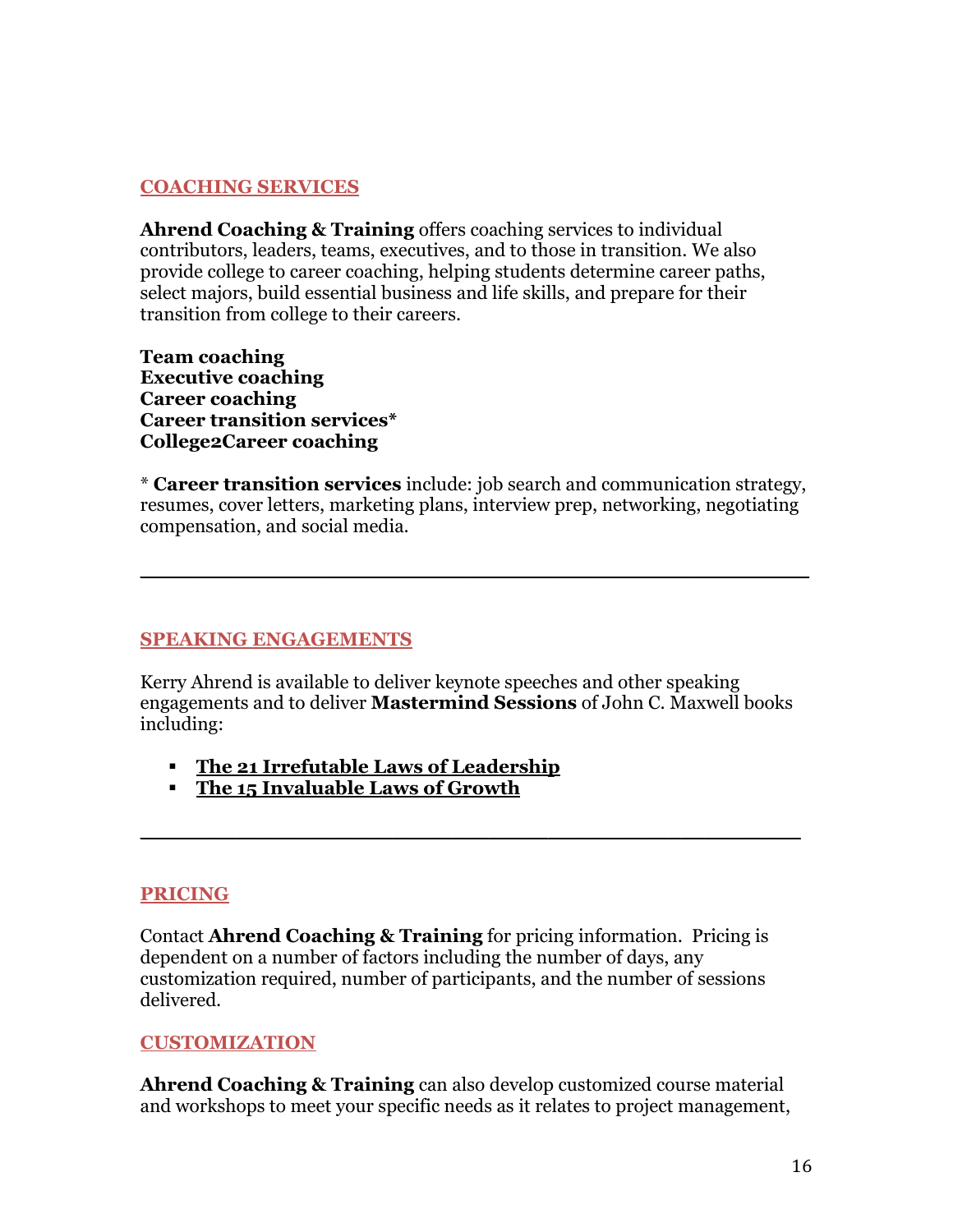leadership development or any of the other topics covered above. Contact Kerry Ahrend at **919-801-6152** to discuss your specific needs.

**PROFESSIONAL DEVELOPMENT AND CONTINUING EDUCATION** 

**Course completion certificates** will be awarded and include the number of Professional Development Units (**PDUs)** or Continuing Education Units (**CEUs**) earned.

**\_\_\_\_\_\_\_\_\_\_\_\_\_\_\_\_\_\_\_\_\_\_\_\_\_\_\_\_\_\_\_\_\_\_\_\_\_\_\_\_\_\_\_**